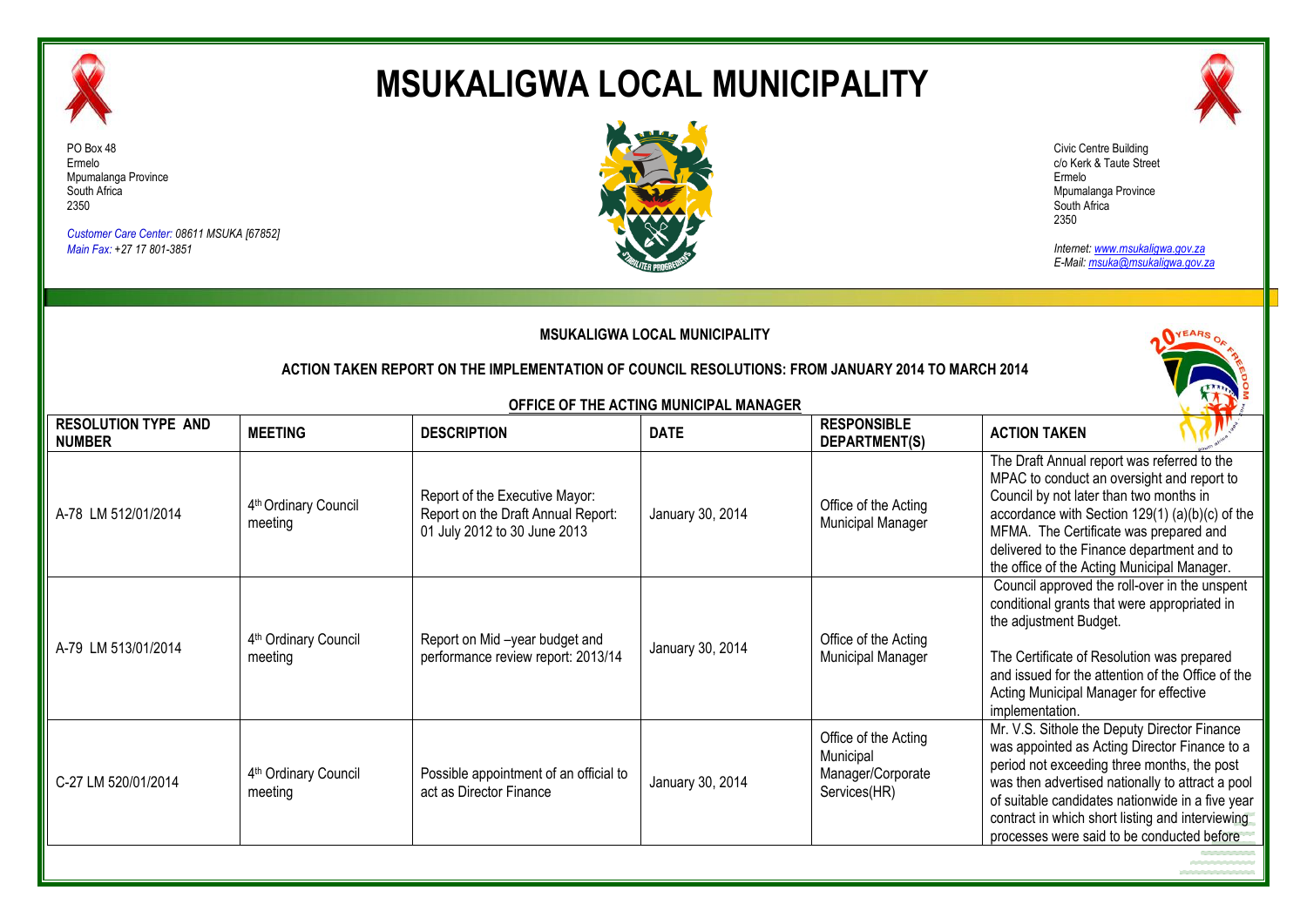|                     |                         |                                                                     |                |                                                  | the end of the current financial year.                                                                          |
|---------------------|-------------------------|---------------------------------------------------------------------|----------------|--------------------------------------------------|-----------------------------------------------------------------------------------------------------------------|
|                     |                         |                                                                     |                |                                                  | A Certificate of Council resolution was                                                                         |
|                     |                         |                                                                     |                |                                                  | prepared and issued to Finance Services<br>Department.                                                          |
|                     |                         |                                                                     |                |                                                  | Mr. Vusi Sithole, Deputy Director Finance<br>Services Department resigned on February                           |
|                     |                         |                                                                     |                |                                                  | 28, 2014 and the post of the Deputy Director                                                                    |
|                     |                         |                                                                     |                |                                                  | Finance became vacant since his untimely<br>resignation and the post of the Director                            |
|                     |                         |                                                                     |                |                                                  | Finance was also re-advertised with a closing<br>date of 14 March 2014 in which recruitment                     |
|                     |                         |                                                                     |                |                                                  | processes comprising of the short listing and<br>conducting of the interviews are scheduled to                  |
|                     |                         |                                                                     |                |                                                  | take place before the end of this financial year.                                                               |
|                     |                         |                                                                     |                |                                                  | The Draft IDP was tabled and considered by<br>Council amendments were made as guided by<br>the DORA Guidelines. |
|                     |                         | Report on the adoption of the draft                                 |                |                                                  | The Draft IDP was then publicized in the local                                                                  |
| A-92 LM 545/03/2014 | Special Council meeting | integrated development plan for<br>2014/2015 including the          | March 31, 2014 | Office of the Acting<br><b>Municipal Manager</b> | print media for public inspection for the period<br>of 21 days as stipulated and the document                   |
|                     |                         | amendments                                                          |                |                                                  | was submitted to the Provincial Department of<br>Co-operative Governance and Traditional                        |
|                     |                         |                                                                     |                |                                                  | Affairs (COGTA) for assessments, the<br>Certified copy of Council resolution was                                |
|                     |                         |                                                                     |                |                                                  | delivered to the IDP Section.                                                                                   |
|                     |                         |                                                                     |                |                                                  | The Msukaligwa Local Municipality Audit<br>Charter was referred back to the Audit                               |
| A-93 LM 546/03/2014 | Special Council meeting | Report on Msukaligwa Local<br>Municipality Audit Charter            | March 31, 2014 | Office of the Acting<br>Municipal Manager        | Committee for comments and the Certificate of<br>Council Resolution was prepared and                            |
|                     |                         |                                                                     |                |                                                  | delivered to the Internal Audit Section under<br>the Office of the Municipal Manager.                           |
|                     |                         |                                                                     |                |                                                  | The report was referred back to the                                                                             |
| C-30 LM 530/02/2014 | Special Council meeting | Report on the adjustment of the<br>Service fee for Mgabisa Security | March 31, 2014 | Office of the Acting<br>Municipal                | administration for further deliberations and the<br>certificate was delivered to the office of the              |
|                     |                         | services                                                            |                | Manager/Finance Services<br>Department           | Acting Municipal Manager and Finance<br>Services Department for effective                                       |
|                     |                         | Report on the scope of work                                         |                |                                                  | implementation.<br>The report was referred back to clarify the                                                  |
| C-32 LM 541/03/2014 | Special Council meeting | performed or to be performed                                        | March 31, 2014 | Office of the Acting                             | applicable legislations highlighted in the report                                                               |
|                     |                         | between Altimax training academy<br>(Pty) Ltd and Grant Thornton PS |                | Municipal Manager                                | together with the person liable for the payment<br>of Grant Thornton PS advisory Services.                      |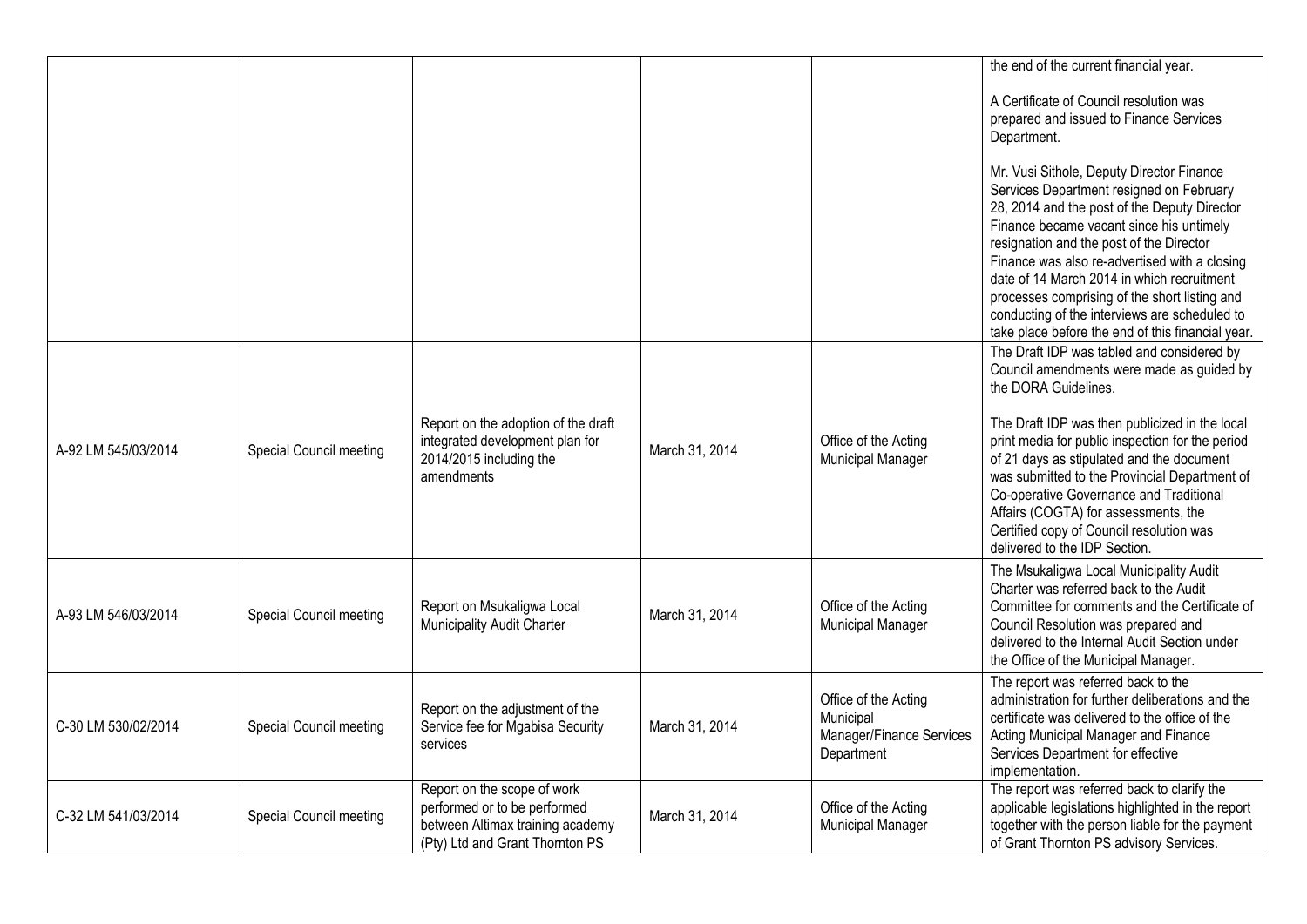|                     |                         | advisory Services (Pty) Ltd                                                                                                                                                                                                      |                |                                                                   | The Certificate was delivered to the office of<br>the Municipal Manager                                                                                                                                                                                                                                                    |
|---------------------|-------------------------|----------------------------------------------------------------------------------------------------------------------------------------------------------------------------------------------------------------------------------|----------------|-------------------------------------------------------------------|----------------------------------------------------------------------------------------------------------------------------------------------------------------------------------------------------------------------------------------------------------------------------------------------------------------------------|
| C-33 LM 542/03/2014 | Special Council meeting | Report on the possible appointment<br>of the short listing and interview<br>panel for the post of the Director<br>Finance                                                                                                        | March 31, 2014 | Corporate Services / Office<br>of the Acting Municipal<br>Manager | The Acting Municipal manager, Municipal<br>Manager of GSDM, 2 members of the Mayoral<br>Committee and representative from the<br>Mpumalanga Department of Cooperative<br>Governance and Traditional Affairs were<br>delegated as panel members following the<br>correspondences exchanged by the affected<br>institutions. |
| C-34 LM 543/03/2014 | Special Council meeting | Intentions of stopping of municipal<br>infrastructure grant (MIG) and re-<br>directing of municipal infrastructure<br>grant (MIG) funds service level<br>agreement (SLA) with Gert Sibande<br><b>District Municipality (GSDM</b> | March 31, 2014 | Office of the Acting<br><b>Municipal Manager</b>                  | The report was WITHDRAWN.                                                                                                                                                                                                                                                                                                  |

## **CORPORATE SERVICES DEPARTMENT**

#### **ACTION TAKEN REPORT ON THE IMPLEMENTATION OF COUNCIL RESOLUTIONS: FROM JANUARY TO MARCH 2014**

| <b>RESOLUTION TYPE AND</b><br><b>NUMBER</b> | <b>MEETING</b>                              | <b>DESCRIPTION</b>                                                                                                             | <b>DATE</b>      | <b>RESPONSIBLE</b><br>DEPARTMENT(S) | <b>ACTION TAKEN</b>                                                                                                                                                                                                                                                                                                                                                                                                                                                                                                                                                       |
|---------------------------------------------|---------------------------------------------|--------------------------------------------------------------------------------------------------------------------------------|------------------|-------------------------------------|---------------------------------------------------------------------------------------------------------------------------------------------------------------------------------------------------------------------------------------------------------------------------------------------------------------------------------------------------------------------------------------------------------------------------------------------------------------------------------------------------------------------------------------------------------------------------|
| A-80 LM 514/01/2014                         | 4 <sup>th</sup> Ordinary Council<br>meeting | Report on the Action taken in the<br>implementation of Council<br>Resolutions from October to<br>December 2013                 | January 30, 2014 | <b>Corporate Services</b>           | The report was noted by Council pending to the<br>submission of the report to clarify any possible<br>overlapping of functions between Altimax and<br>Grant Thornton to ascertain the desirability of the<br>appointment of the Grant Thornton.<br>Certificates were prepared and delivered to<br>various departments for consideration and<br>effective implementation.                                                                                                                                                                                                  |
| A-82 LM 522/01/2014                         | 4 <sup>th</sup> Ordinary Council<br>meeting | Request for presentation on the<br>standing item in Council agenda by<br>South African Local Government<br>Association (SALGA) | January 30, 2014 | <b>Corporate Services</b>           | Council granted SALGA permission to have a slot<br>in the Council agenda for the purpose of briefing<br>Council on development in the Sector as well as<br>gathering issues that affect the Municipality with<br>the view of providing support regarding their<br>application. An invitation letter was forwarded to<br>SALGA informing them with the Council<br>resolution on the matter and SALGA<br>representative in a form of Clr, Mandla Khayiyane<br>attended the Special Sitting of Council at Ermelo<br>Council Chamber on March 31, 2014 for the first<br>time. |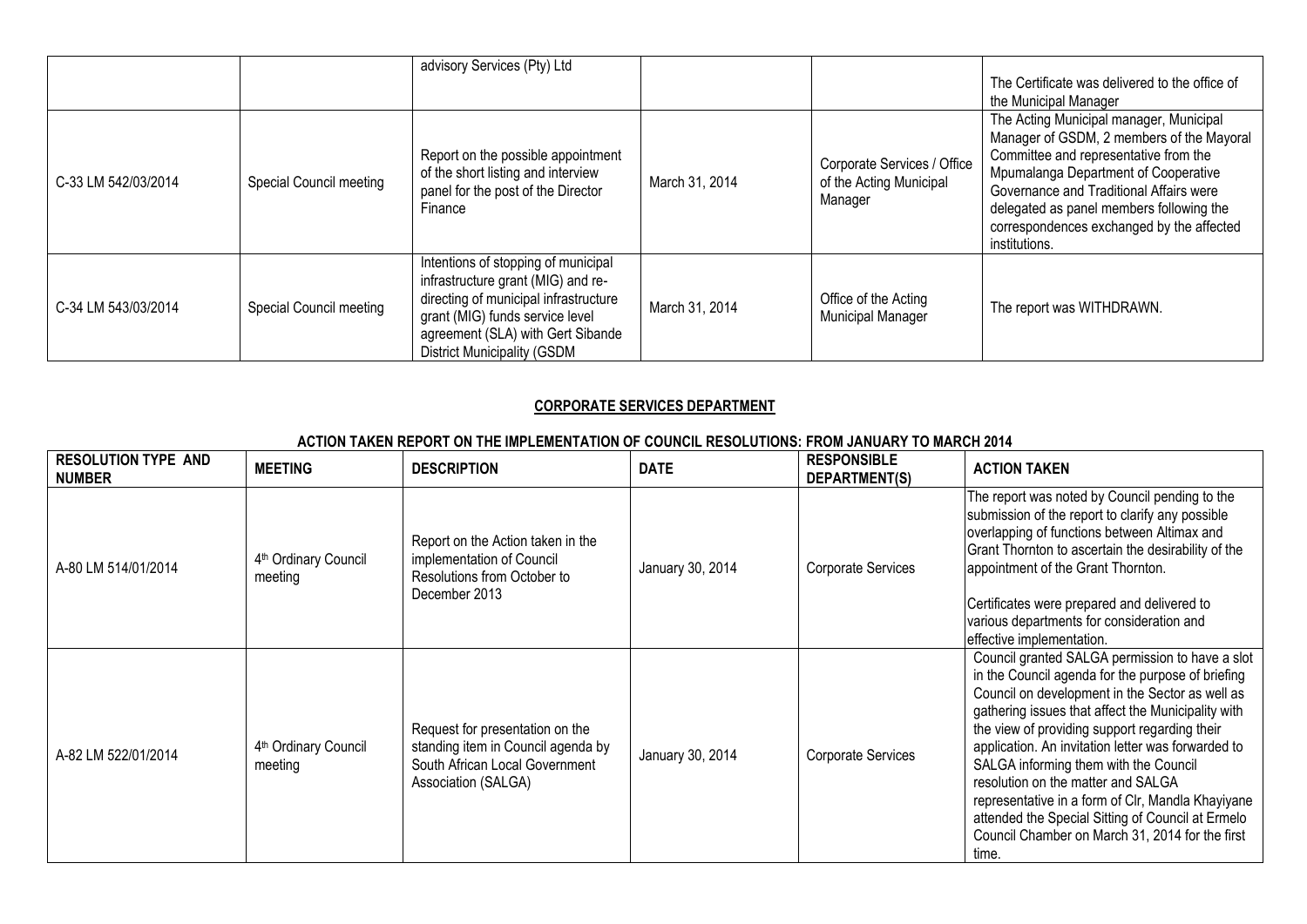| B-21 MC 516/01/2014 | 4TH Ordinary Council<br>meeting             | 2 <sup>nd</sup> Quarterly report of the<br>Msukaligwa Local Municipality from<br>the month of October to December<br>2013 | January 30, 2014 | Corporate Services<br>Department                                       | The report was referred to various Section 79<br>Committees for oversight to submit a detailed<br>report containing the findings and<br>recommendations to Council.<br>A flurry of agendas were prepared and delivered<br>to various Section 79 Committee members to<br>inform them regarding the sitting of their meetings<br>to discuss the contents of the reports. |
|---------------------|---------------------------------------------|---------------------------------------------------------------------------------------------------------------------------|------------------|------------------------------------------------------------------------|------------------------------------------------------------------------------------------------------------------------------------------------------------------------------------------------------------------------------------------------------------------------------------------------------------------------------------------------------------------------|
| C-27 LM 520/01/2014 | 4 <sup>th</sup> Ordinary Council<br>meeting | Possible appointment of an official to<br>act as Director Finance                                                         | January 30, 2014 | Office of the Acting<br>Municipal<br>Manager/Corporate<br>Services(HR) | Mr V.S. Sithole the Deputy Director Finance was<br>appointed as Acting Director Finance to a period<br>not exceeding three months, the post was<br>advertised nationally to attract a pool of suitable<br>candidates nationwide in a five year contract.                                                                                                               |
| C-28 LM 519/01/2014 | 4 <sup>th</sup> Ordinary Council<br>meeting | Report on the remuneration of the<br>current acting Municipal Manager                                                     | January 30, 2014 | Corporate Services(HR)<br>Department                                   | The report was WITHDRAWN.                                                                                                                                                                                                                                                                                                                                              |
| A-94 LM 547/03/2014 | Special Council meeting                     | Report on the Municipal Public<br>Account Committee (MPAC) on the<br>Annual report: 1 July 2012 to June<br>2013           | March 31, 2014   | <b>Corporate Services</b><br>Department                                | The report was approved with reservations,<br>pending the verification of the Departmental<br>Portfolio's of evidence by the MPAC, Executive<br>and the Administration. The Certificate of Council<br>Resolution was prepared and delivered to the<br>MPAC staff component under the tutelage of the<br>Chairperson of MPAC, Clr B.I. Sibiya for urgent<br>attention.  |
| C-33 LM 542/03/2014 | Special Council meeting                     | Report on the possible appointment<br>of the short listing and interview<br>panel for the post of the Director<br>Finance | March 31, 2014   | Corporate Services /<br>Office of the Acting<br>Municipal Manager      | The Acting Municipal manager, Municipal<br>Manager of GSDM, 2 members of the Mayoral<br>Committee and representative from the<br>Mpumalanga department of Cooperative<br>Governance and Traditional Affairs were<br>delegated to serve as panel members.                                                                                                               |

## **FINANCE DEPARTMENT**

#### **ACTION TAKEN REPORT ON THE IMPLEMENTATION OF COUNCIL RESOLUTIONS: FROM JANUARY 2014 TO MARCH 2014**

| <b>RESOLUTION NO.</b> | <b>MEETING</b>                              | <b>DESCRIPTION</b>                                                             | <b>DATE</b>      | <b>RESPONSIBLE</b><br><b>DEPARTMENT</b> | <b>ACTION TAKEN</b>                                                                                                                           |
|-----------------------|---------------------------------------------|--------------------------------------------------------------------------------|------------------|-----------------------------------------|-----------------------------------------------------------------------------------------------------------------------------------------------|
| B-22 MC 517/01/2013   | 4TH Ordinary Council<br>Meeting             | Report on Eskom outstanding<br>account for the month ending<br>December 2013   | January 30, 2014 | <b>Finance Services</b><br>Department   | Finance Department shall submit a<br>comprehensive report on the Eskom<br>outstanding account in the next Council sitting.                    |
| B-23 MC 518/01/2013   | 4 <sup>TH</sup> Ordinary Council<br>meeting | Report on the National treasury<br>instruction on cost curtailment<br>measures | January 30, 2014 | <b>Finance Services</b><br>Department   | A policy on the Subsistence and Travelling is<br>being reviewed to guide the implementation of<br>the National Treasury's instruction on Cost |